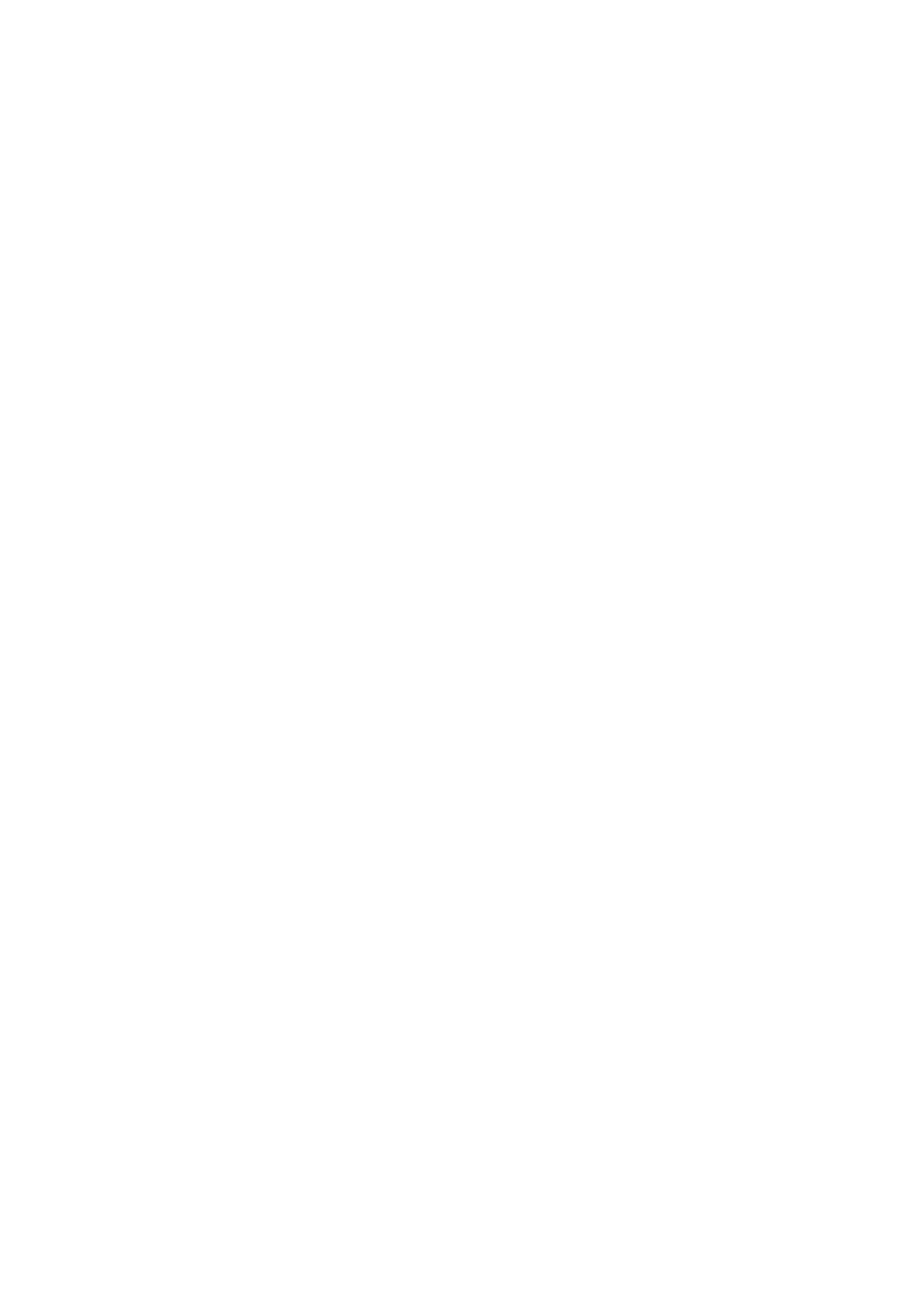| Contents |                                                            |  |
|----------|------------------------------------------------------------|--|
|          |                                                            |  |
|          | SUPPLY CHAIN PROGRAM FOR CONFLICT MINERALS IDENTIFICATION, |  |
|          | AUDIT OF SMELTER/REFINER DUE DILIGENCE PRACTICES 10        |  |
|          |                                                            |  |
|          |                                                            |  |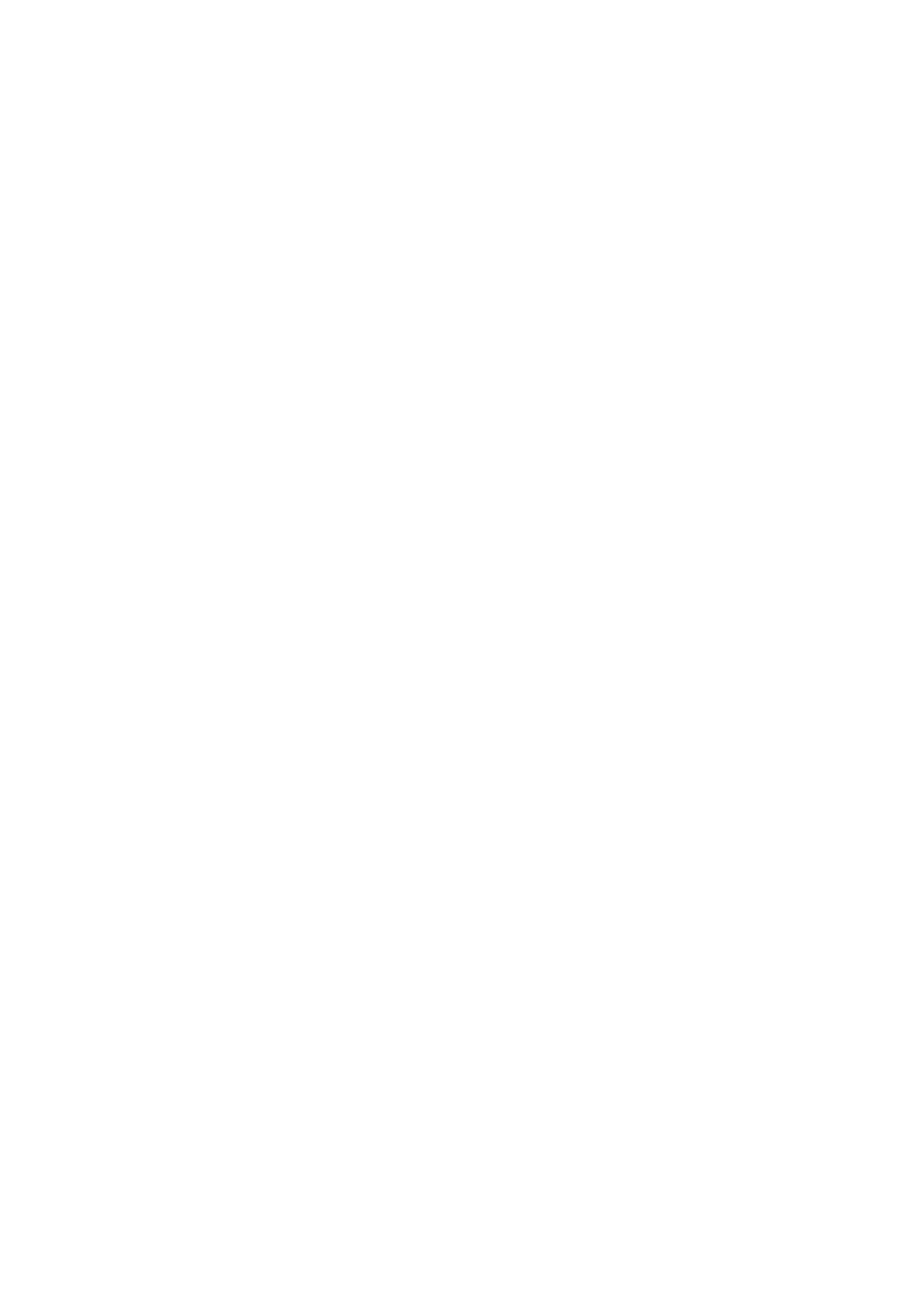

Through the **Dodd-Frank Wall Street Reform Act** of July 2010, the United States passed legislation aimed at regulating the use of minerals from countries where conflicts or extensive human rights violations are taking place, such as the **Democratic Republic of the Congo and neighbouring countries** (Rwanda, Burundi, Angola, Central African Republic, Sudan, Tanzania, Uganda and Zambia).

The US government thus intends to discourage companies, and indeed the entire supply chain, from continuing to use minerals from those areas in their production processes, the proceeds from which fuel regional conflicts, causing a harmful vicious cycle.

On 17 May 2017, Regulation (EU) 2017/821 was published, establishing due diligence obligations for importers of tin, tantalum and tungsten, their ores, and gold originating from conflict-affected and high-risk areas.

This new EU legislation on conflict minerals, following the regulations established by US legislation, requires all but the smallest **European importers of minerals and metals containing tin, tungsten, tantalum and gold** to carry out due diligence checks on their suppliers .

This document describes the strategy adopted by the Carel Group to comply with both the US and European legislation on conflict minerals, through the application of specific internal processes that reflect the OECD due diligence framework: Guidance for Responsible Supply Chains of Minerals from Conflict-Affected and High-Risk Areas (https://www.oecd.org/corporate/mne/mining.htm).

Carel Industries is committed to verifying whether or not in the components purchased for production or resale purposes containing **3TG minerals (tin, tungsten, tantalum and gold**) or potentially containing such minerals, the latter have been sourced from conflict-free supplies.

Furthermore, the document illustrates the results obtained so far regarding the investigations carried out and the choice of components to be purchased.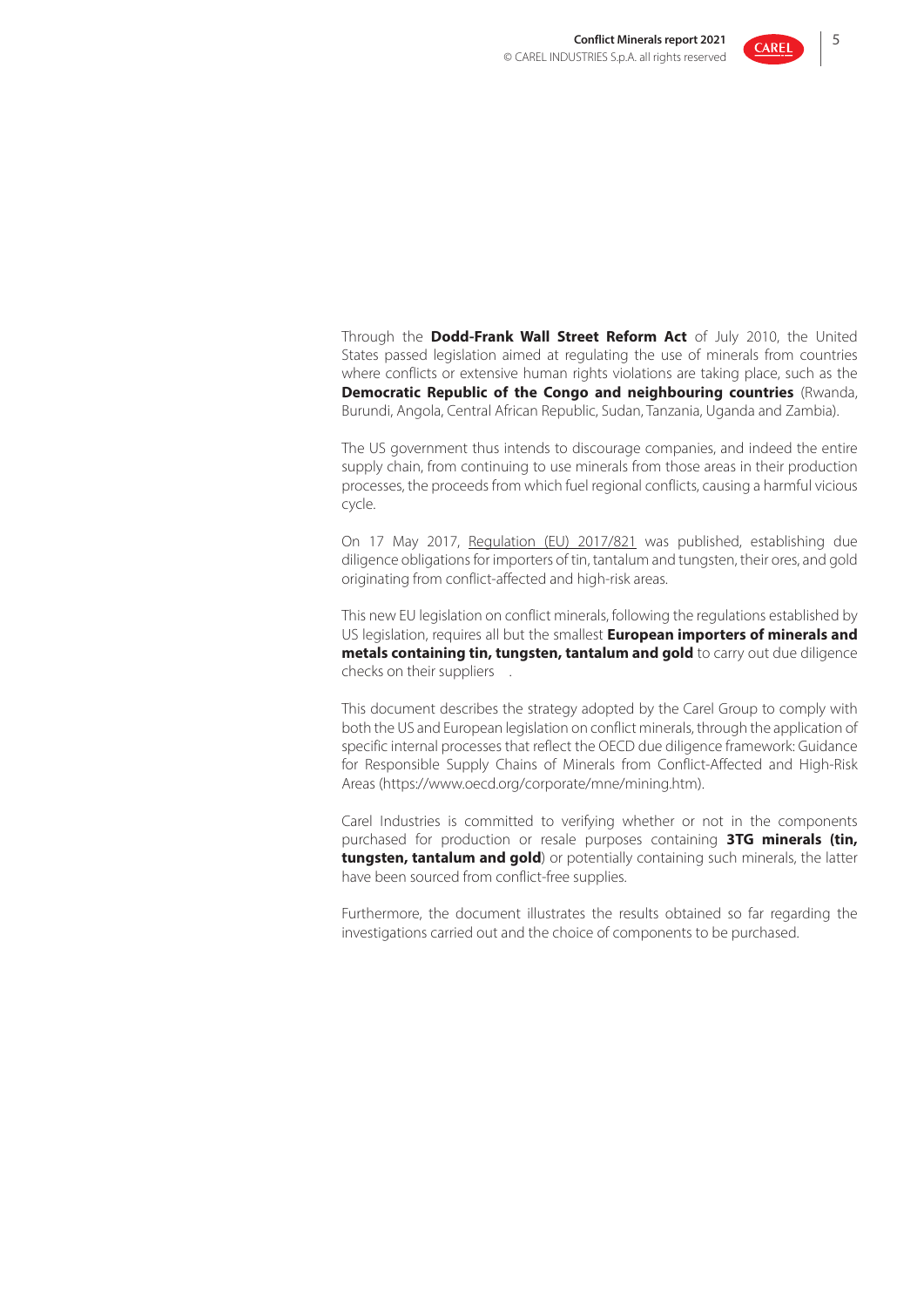

# CAREL PRODUCTS AND CONFLICT MINERALS

Although Carel Industries S.p.A. (Carel) is not required by US law to annually report any data on the procurement of conflict minerals to the SEC (Securities and Exchange Commission), the Group is committed to respecting human rights and avoiding the financing of conflicts through its own decisions to purchase 3TG minerals, implementing its own policy socially and responsibly.

3TG minerals are used in most of Carel's products, due to the type of solutions it offers: design, development and production of electrical and electronic components and equipment for residential, commercial and industrial HVAC/R (Heating, Ventilation, Air Conditioning & Refrigeration) applications.

As Carel believes in sourcing its resources ethically, since 2018 it has defined and published its own *Conflict Minerals* policy. This has been regularly updated in order to increase the level of attention to the subject and define references for all suppliers and company staff. The latest version of the document is available on the company's official website, at the following link: https://www.carel.com/supplychain-management

Carel is committed with due diligence to the responsible supply of the 3TG minerals needed to manufacture its products. As previously mentioned and described below, the company's due diligence follows the "OECD Guidance" for so-called *downstream companies*, although its commitment first began with requests from customers to comply with US legislation, specifically the "*Dodd-Frank Wall Street Reform and Consumer Protection Act*".

To maximise the efficiency of the actions implemented by the company to reduce the use of conflict minerals, Carel has focused on analysing the materials its uses that may potentially contain 3TG minerals.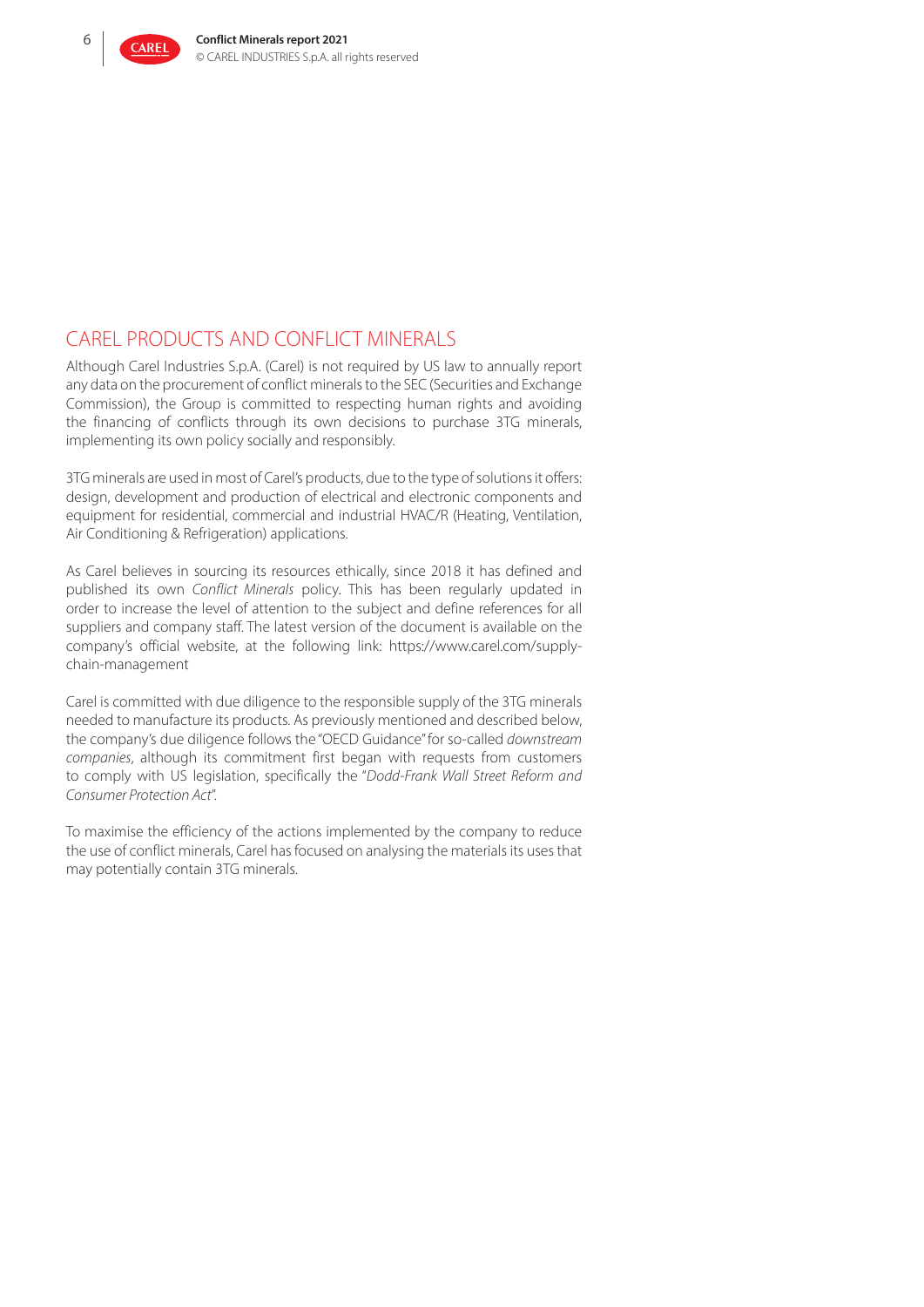

## COMPANY MANAGEMENT SYSTEM

#### according framework OECD "Guidance for Responsible Supply Chains of Minerals from Conflict-Affected and High-Risk Areas"

With the aim of adhering to **step 1 of the OECD Guidance**, Carel has created a "*Controversial Sourcing Committee*", which has the task of monitoring everything concerning management of responsible sourcing of 3TG minerals.

The committee is headed by the *Group Supply Chain Manager* and its members include representatives of the *Finance Department*, the ESG team, Investor Relations and R&D, and the *Purchasing Department*. Its main task to draft, update and implement the policy both within the company's own organisation and in its supply chain.

The "*Controversial Sourcing Committee*" also works through the Chemicals Compliance Team, which has the task of developing and implementing a conflict mineral management and coordination system for all company processes that involve the procurement of 3TG minerals, including verification of the data provided by the supply chain, immediate risk assessment and risk mitigation, based on the information received from suppliers.

Furthermore, the Purchasing Department has established contractual conditions to be applied to all affected suppliers in order to obtain all of the necessary information at the time any new materials are introduced, using the CMRT (*Conflict Minerals Reporting Template*), a tool for exchanging information on the procurement of 3TGs across the supply chain and the recognised international standard. The CMRT was developed by RMI (*Responsible Minerals Initiative*), an international organisation that provides tools and resources to help companies make better supply decisions globally, in terms of legislative compliance and responsible sourcing support, thus making a positive contribution to the socio-economic development of mineral supply chains in accordance with international standards, such as the OECD Due Diligence Guidance, which, as described, Carel complies with.

The RMI, through an independent third-party audit called the "Responsible Minerals Assurance Process (RMAP)", identifies refiners and smelters that have systems in place to ensure that the supply of minerals does not benefit armed groups in high-risk countries.

#### **Carel has been a member of RMI since the beginning of 2021**

The company's conflict minerals management system involves every affected internal process, and is divided into two parts: screening the supply chain (CMRT collection) and evaluating the information received (CMRT quality check).

In accordance with the adopted procedure, the Controversial Sourcing Committee meets periodically to assess any critical situations in the supply chain, in terms of responsible sourcing of 3TG minerals: suppliers who are unable to provide information on smelters, and suppliers who have reported critical smelters in their CMRT.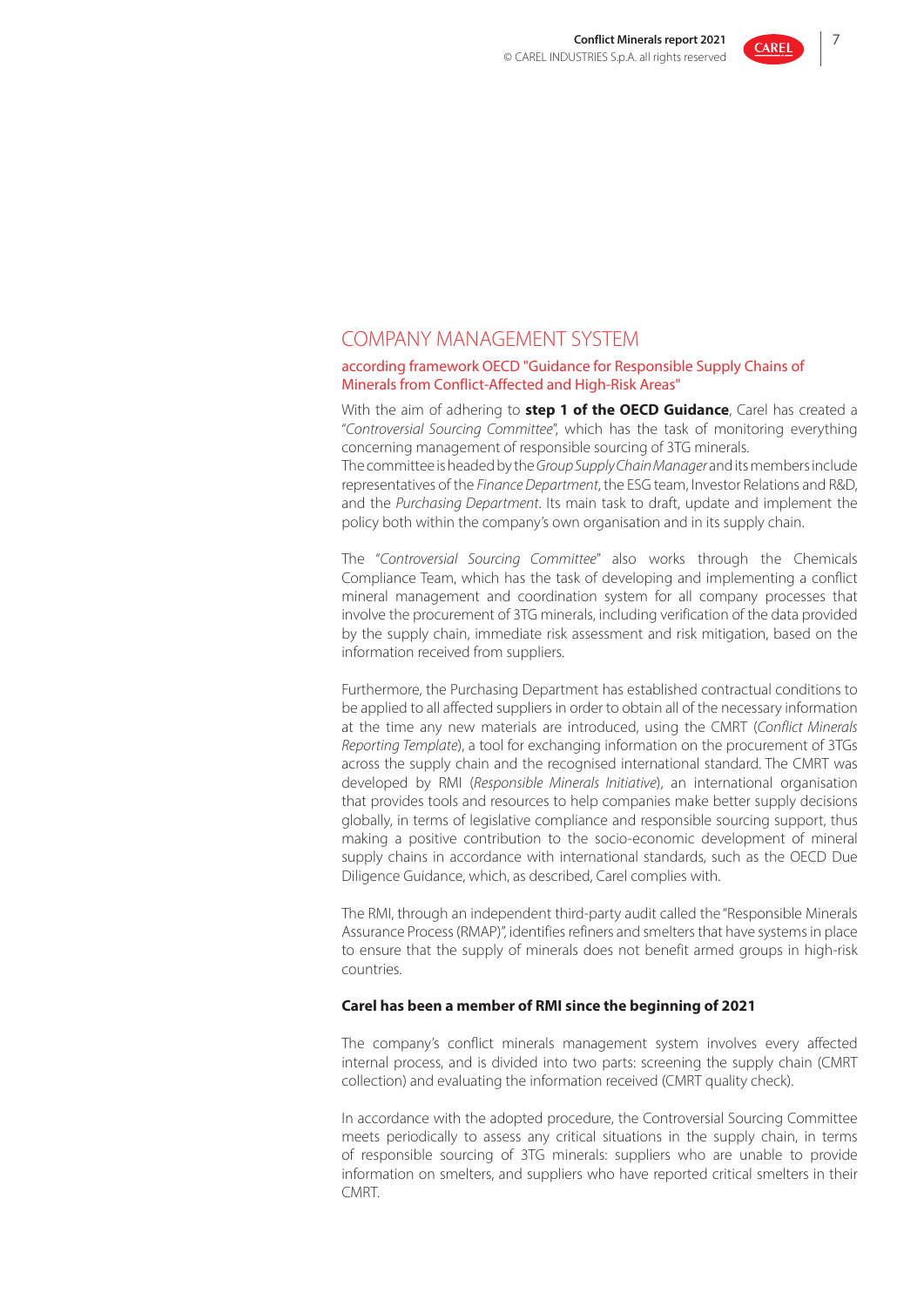

The committee met for the first time in October 2021, and discussed the actions that needed to be taken in accordance with the company standard, described below, to deal with the critical cases identified in the two parts of the procedure (CMRT collection and CMRT quality check).

The measures to be adopted to manage the cases where an updated CMRT had not yet been received from the suppliers involved in the 2021 campaign were also evaluated.

For the cases of suppliers who provided an updated CMRT yet reported smelters that were not compliant with the RMAP, the outcome was an escalation of the previous formal notification and request to comply by the Chemicals Compliance Team, following verification of the CMRT (see the point below: "CMRT quality check"). Both issues (compliance by providing the CMRT and compliance of the smelter list) are continuously monitored by the committee and discussed during its periodic meetings, in order to make decisions on the operational activities to be undertaken by specific members of the committee.

Following each committee meeting, a report is drafted and archived describing the status of open activities, the decisions taken and the activities to be carried out.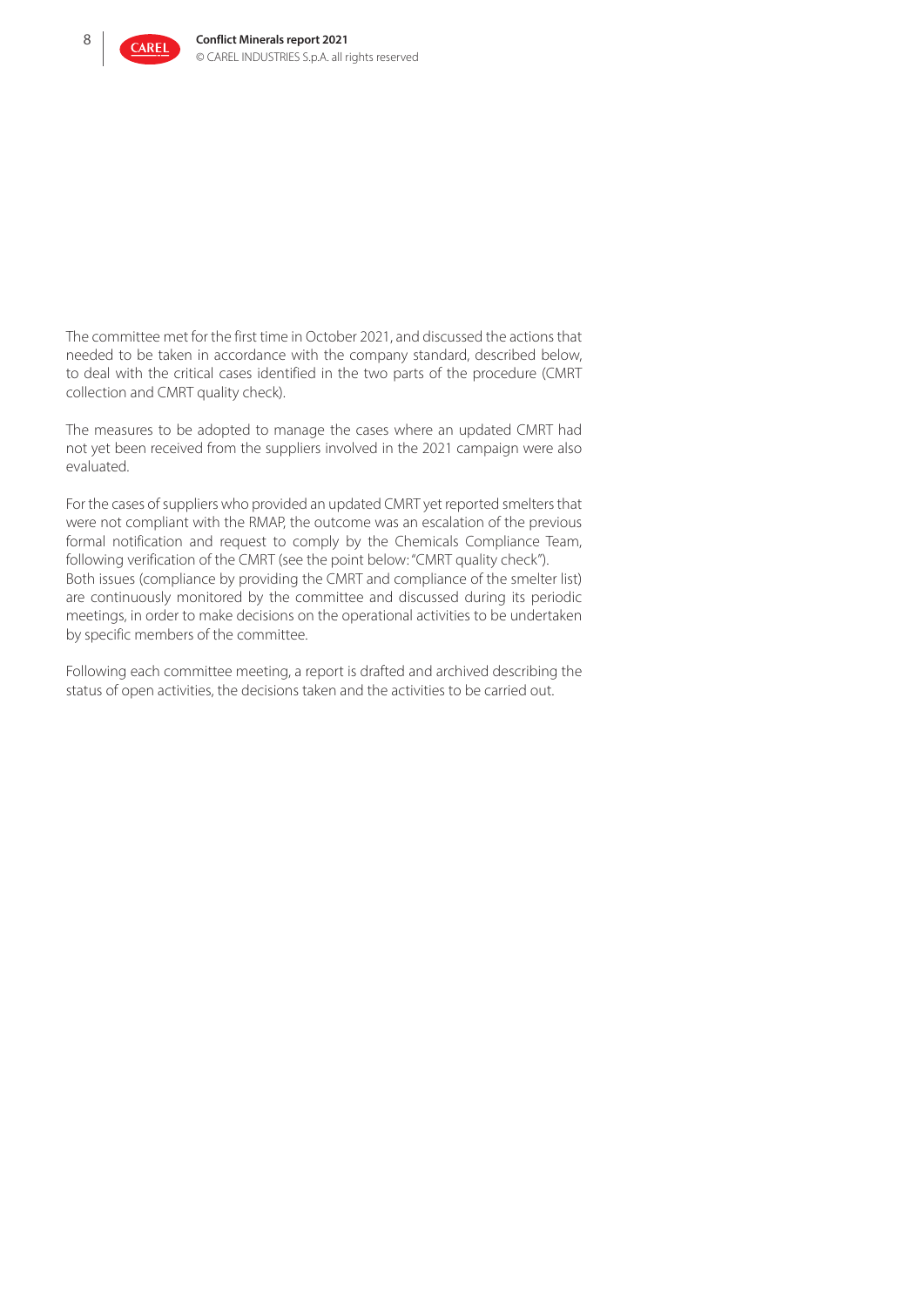

# SUPPLY CHAIN PROGRAM FOR CONFLICT MINERALS IDENTIFICATION, RISK ASSESSMENT AND MITIGATION

### Identification (CMRT collection)

Carel needs to take into consideration that its supply chain is made up of hundreds of suppliers of different sizes, operating all over the world, and it should be noted that it does not have direct contact with smelters of 3TG minerals.

As defined by **step 2 of the OECD Guidance**, Carel conducted an investigation into its supply chain, asking its suppliers and manufacturers of components and raw materials containing 3TG ("affected suppliers") to complete the Conflict Minerals Reporting Template (CMRT) developed by the Responsible Minerals Initiative (RMI). Furthermore, in the first investigation of its supply chain, conducted between 2019 and 2020, Carel also asked each supplier/component manufacturer affected for a declaration or certification that the answers given in the CMRT were true and correct.

### Risk assessment and mitigation (CMRT quality check)

Each CMRT received is analysed by the *Chemicals Compliance Team* using the tools provided by RMI, available to members. Specifically, the team focuses on the status of the *smelters* reported in the CMRTs received, which are considered compliant if they have successfully completed the RMAP or if this is in progress at the time of evaluation.

If smelters are identified that are not fully compliant with the RMAP, the *Chemicals Compliance Team* carries out further assessment to evaluate the level of risk the country where the smelter is located, and immediately notifies the owner of the CMRT (supplier/manufacturer of components purchased by Carel) of any critical issues encountered, requesting that they take the necessary corrective actions to maintain due diligence.

For information on the campaign for obtaining and assessing the CMRTs over the two-year period 2019-2020, refer to pages n.118-119-120 of the Sustainability report 2020, available in section "Investor relations/sustainability" and to the following link: https://ir.carel.com/en/sustainability/.

As defined by **step 3 of the OECD Guidance**, Carel requires its suppliers who have declared critical smelters in their CMRT to adopt corrective actions, in order to:

- Encourage smelters who are not compliant and recognised by the *Responsible Minerals Assurance Process* (RMAP) to be audited by RMI;
- Avoid sourcing 3TG minerals from critical smelters.

Suppliers and manufacturers with at-risk cases are continuously monitored through specific email reminders, and each situation is discussed during the periodic meeting of the *Controversial Sourcing Committee*, also taking into account other supplier performance indicators, such as their importance in the company's production processes (in terms of the proportion of material purchased).

The following decisions may be taken at the *Controversial Sourcing Committee* meeting for each supplier:

• Plan training on due diligence for the procurement of conflict minerals, for key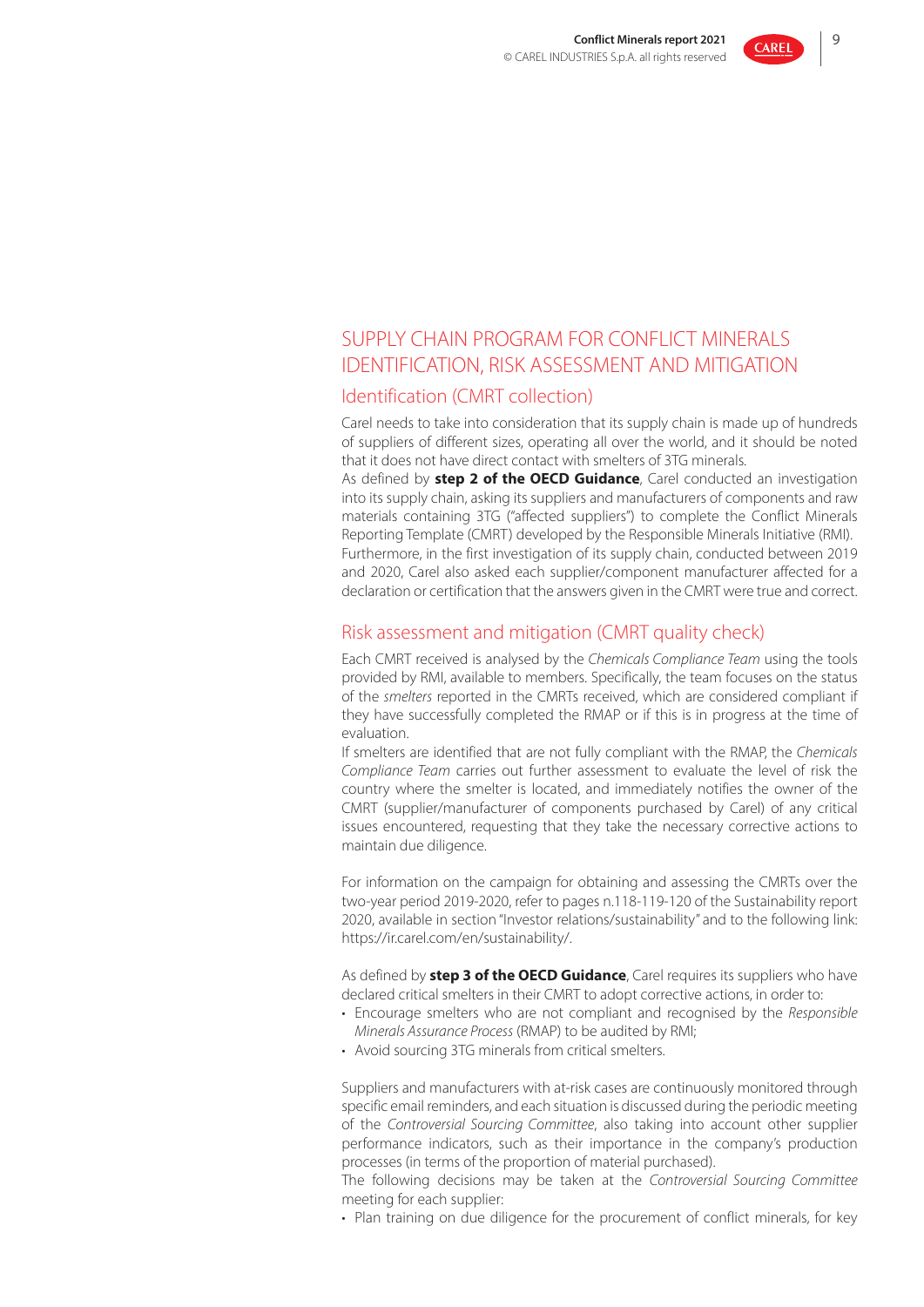

suppliers who are not sufficiently structured to manage the issue on their own;

- Wait for improvements concerning the supplier's smelter list, for key suppliers or sole suppliers of certain materials;
- Freeze purchases of material from the supplier and switch over to other suppliers, until the original supplier has improved the status of its smelter list. The latter is possible for supplies from multiple sources.

## AUDIT OF SMELTER/REFINER DUE DILIGENCE PRACTICES

Considering **step 4 of the OECD Guidance** and as Carel is a downstream company, therefore with a very intricate supply chain and no direct relationships with smelters, as regards audits the company relies on the information obtained from RMI through the RMAP.

# PUBLICLY REPORT ON DUE DILIGENCE

As required by **step 5 of the OECD Guidance**, since 2019 Carel has been annually reporting data on the monitoring and management of the Group's supply chain regarding responsible sourcing of 3TG in its NFI (Non-Financial Information), as is required for companies that are listed on the stock exchange. The annual NFI is available publicly on the Carel website, under the "Sustainability" section. (https:// ir.carel.com/en/sustainability/).

## FUTURE DEVELOPMENTS

Carel is committed to continually improving the effectiveness of actions concerning higher-risk suppliers in terms of the supply conflict minerals.

Furthermore, the company is renewing its corporate IT systems aimed at optimising the information collection process, through CMRTs and notifications of any critical issues identified through them, as part of its documentation evaluation process.